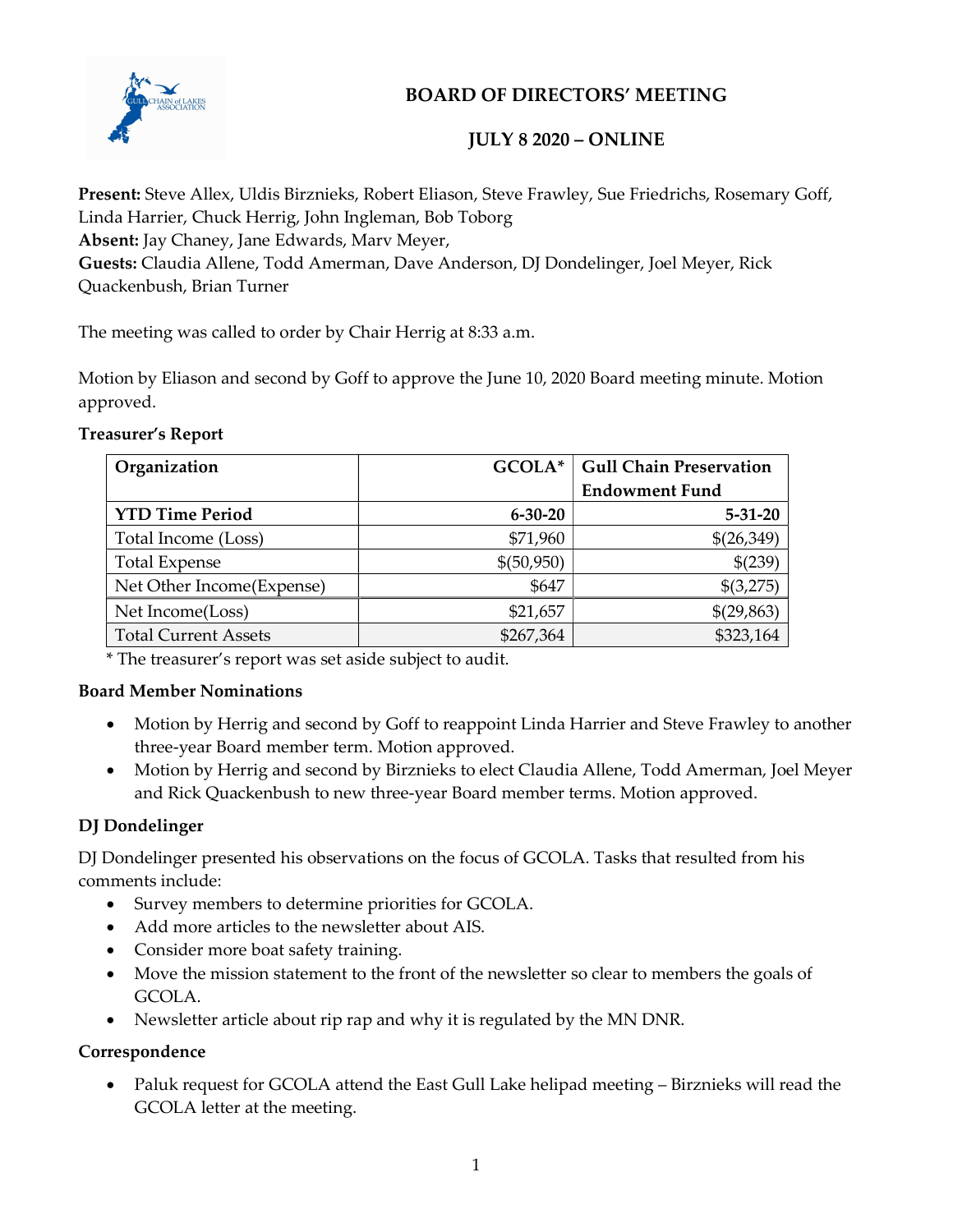

# BOARD OF DIRECTORS' MEETING

# JULY 8 2020 – ONLINE

 The Board accepted the resignation of Sheila Johnston as a Board Member. Herrig will contact Johnston to encourage her to continue participating in committees.

## Donation Requests

 Turtle Trek Sponsor with Nisswa Chamber – Request denied since not aligned with GCOLA mission.

## USACE/MN DNR Update

- Turner reported the lake is high due to recent rains and there is a need for a level two AIS inspector so that the person can run the decontamination unit.
- Herrig stated the DNR is waiting for approval to secure an appraisal on the Cory Brook land purchase.

## Event Updates

- MN COLA Annual Meeting Birznieks announced the future AIS focus will be on a statewide plan, an increase in funding and allocation. There's concern that future MAISRC funding is at risk due to COVID. MN COLA will donate \$4K to the U of M wake study.
- ACCL Member Meeting Birznieks and Frawley requested funding for the U of M wake study.

## Committee Chairs and Members

 Herrig reviewed the committee chair list and Eliason agreed to the role of Environmental Committee Chair. The Chairs will hold conversations with committee candidates. The committee list will be finalized at the August Board meeting.

### Annual Meeting

Herrig sought input on the PowerPoint to be used for the Annual meeting.

### Governance Committee

 Eliason noted there is not a need to change the Bylaws for the use of online technology for Board meetings.

### AIS Committee

 Curly-leaf pondweed spraying has been completed and we're seeking a grant from the DNR and the City of Lake Shore for either the spraying or the surveying.

### Communications Committee

 Harrier stated the committee's focus is on the newsletter including a change in design to differentiate ads from articles, the order of the articles and a broader representation of topics.

### Environmental Committee

 Herrig said there are 41 Lake Stewards with a goal of 60 by year-end. The committee requested that GCOLA pay 100% of the signs and the Board agreed with this approach.